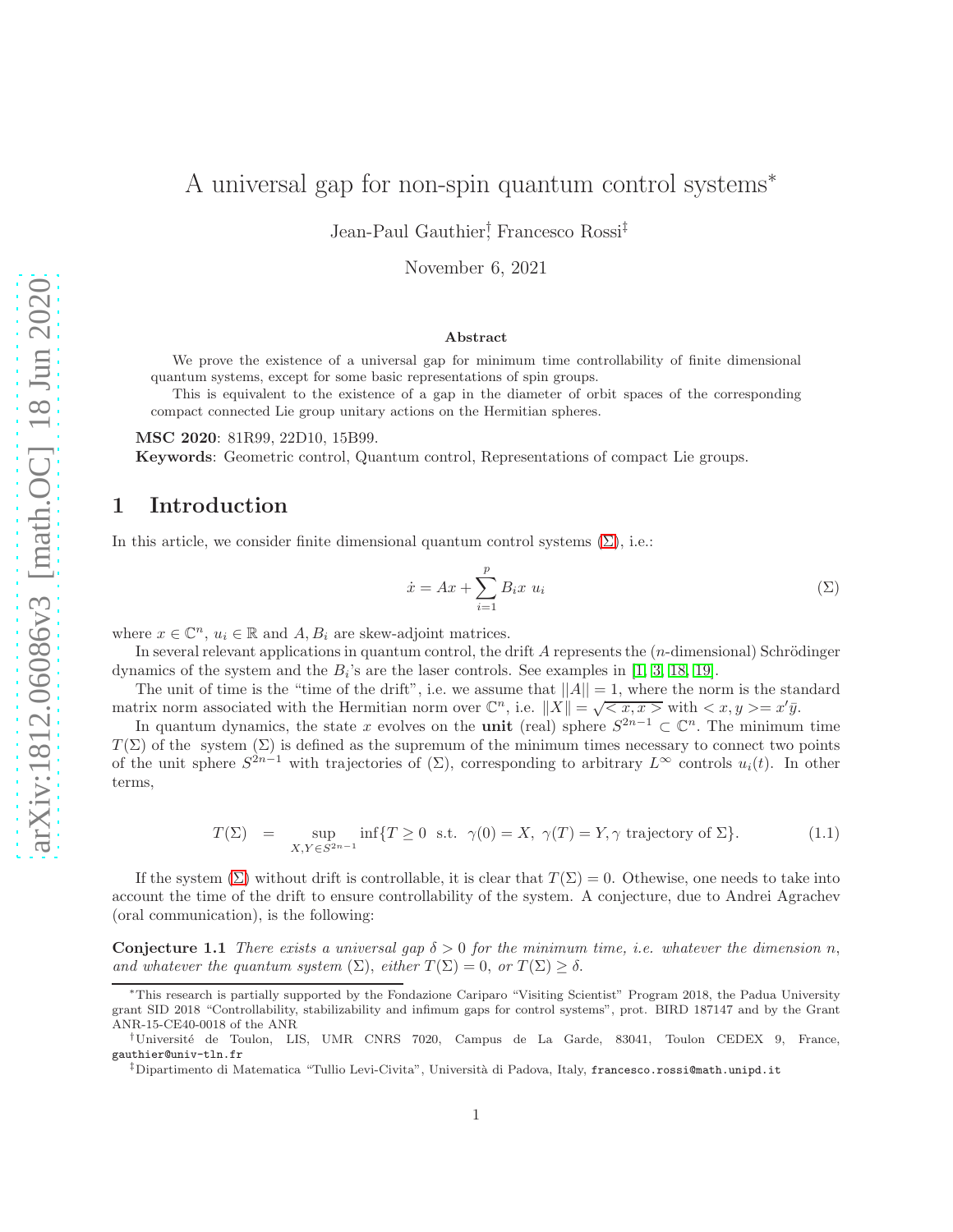For more details, see Section [5.1.](#page-6-0) Our goal in this article is to prove a first result towards the complete proof of this conjecture. Before stating the main theorem, we define the diameter of orbit spaces.

Let G be any **connected** Lie subgroup of  $U(n)$ , the unitary group over  $\mathbb{C}^n$ . The diameter  $D(G)$  is the maximum distance in  $\mathbb{C}^n$  of two *G*-orbits in  $S^{2n-1}$ , i.e.

$$
D(G) := \sup_{X, Y \in S^{2n-1}} \inf_{g, h \in G} \|gX - hY\|.
$$

Our result shows that  $D(G)$  is universally bounded from below, except for transitive actions (for which  $D(G) = 0$  and in the following cases, that we call the **BS-actions**.

**Definition 1.2** The action  $(G, \hookrightarrow)$  on  $S^{2n-1}$  is a basic spinor action (BS-action for short) if some  $\tilde{G}$  is a covering of G with covering homomorphism  $\Pi$  and satisfies:

- 1.  $\tilde{G} = T \times H$  where T is a torus and  $H = Spin(m)$  is a spin group for some m;
- 2.  $\tilde{\Phi} = \Phi \circ \Pi$  is the tensor product representation  $\tilde{\Phi} = \chi \otimes \Phi'$ , where  $\chi$  is a character of T and  $\Phi'$  is a basic spin representation of H.

Following the terminology by Dynkin from his paper [\[8\]](#page-9-2), we call basic representations the irreducible representations that are not Cartan products.

We recall that the basic spin representations of  $Spin(m)$  are the basic irreducible representations of this group that are not representations of  $SO(m)$ . If  $m = 2k + 1$ , there is a unique such representation and it has dimension  $2^k$ . If  $m = 2k$ , there are two representations, usually called the half-spin representations, both of dimension  $2^{k-1}$ . See e.g. [\[10,](#page-9-3) p. 312].

<span id="page-1-0"></span>The main result of the article is the following.

**Theorem 1.3** There is a universal gap  $\delta' > 0$  for the diameter of unitary actions, except for BS-actions, i.e.: for any Lie group G which action on  $S^{2n-1}$  is not a BS-action, it holds either  $D(G) = 0$  or  $D(G) \ge \delta'$ .

The connection between Agrachev's conjecture and Theorem [1.3](#page-1-0) is described in Section [5.1.](#page-6-0) A similar conjecture relative to isometric group actions on spheres is proposed in [\[14\]](#page-10-2). Other related references are [\[7,](#page-9-4) [12,](#page-10-3) [13,](#page-10-4) [15,](#page-10-5) [16,](#page-10-6) [17\]](#page-10-7). There is also a preprint with a proof of a result that is stronger than Theorem [1.3,](#page-1-0) but with a completely different and much longer proof. See [\[11\]](#page-10-8).

Another series of results can be found in [\[15,](#page-10-5) [16\]](#page-10-6). In particular for closed (finite or infinite) groups, a lower bound  $\varepsilon(n)$  is found in [\[16\]](#page-10-6), which depends on the dimension n. Recently, in [\[15\]](#page-10-5), the lower bound  $\sqrt{2} - o(n)$  is proven for finite isometric real group actions. But this does not impact on the problem for  $\sqrt{2} - o(n)$ infinite groups, see [\[15,](#page-10-5) Note 3].

**Remark 1.4** In all the papers just cited, some lower bounds are smaller than the bound  $\sqrt{2-\sqrt{2}}$  that we compute below. There is no contradiction here: we consider complex unitary actions only.

We also provide a simple estimate of the constants  $\delta$  and  $\delta'$  in the following.

**Corollary [1](#page-1-1).5** If the dimension n of  $(\Sigma)$  is not of the form  $2^k$  nor in the set<sup>1</sup>

 $\mathcal{E} := \{1274, 273, 26, 2925, 27, 351, 912, 56, 1539, 27664, 365750, 8645,$ 

147250, 72912, 24502400, 5121384450, 87587590464, 6696000, 3875},

then it holds either  $D(G) = T(\Sigma) = 0$  or

<span id="page-1-2"></span>
$$
D(G) \ge \sqrt{2 - \sqrt{2}}, \qquad \sin\left(\frac{T(\Sigma)}{2}\right) \ge \frac{\sqrt{2 - \sqrt{2}}}{2}.
$$

Our proof consists of several successive reductions of the problem. First, in Section [2,](#page-2-0) we give first estimates about the diameter. Then, in Section [3](#page-3-0) we reduce the problem to basic irreducible representations of G, where G is a classical compact, simple, simply connected Lie group. In Section [4,](#page-5-0) we study basic representations of the classical groups, except for basic spin representations of spin groups. Section [5](#page-6-1) contains the proof of our main results. We collect technical lemmas in Appendix [A.](#page-8-0)

<span id="page-1-1"></span><sup>&</sup>lt;sup>1</sup>We have two basic representations of  $E_6$  in each of the dimension 27 and 351.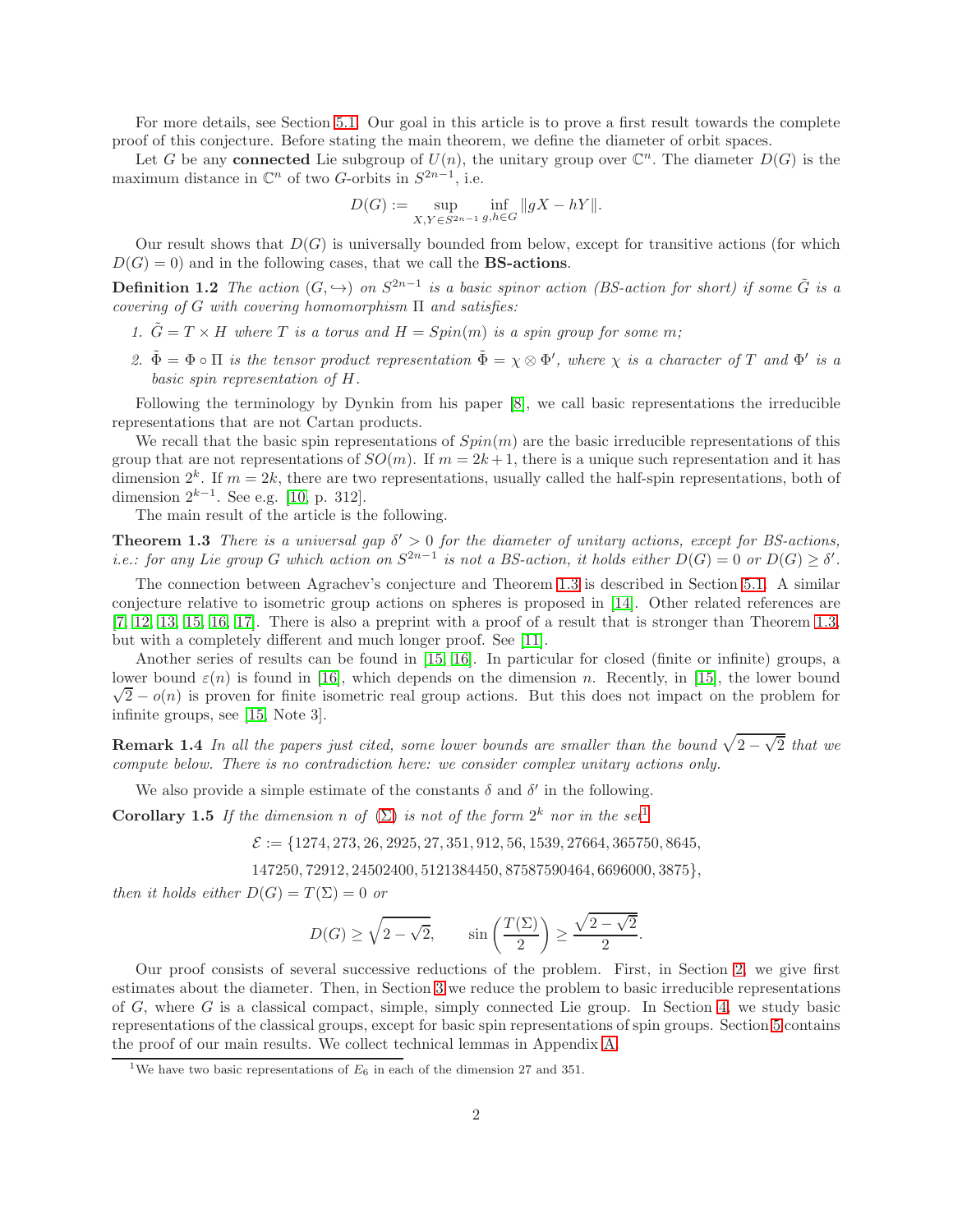# <span id="page-2-0"></span>2 Estimates for the diameter

In this section, we find first estimates about the diameter  $D(G)$ . We first observe that, by invariance of translations in Lie groups, it holds

<span id="page-2-1"></span>
$$
D(G) = \sup_{X, Y \in S^{2n-1}} \inf_{g \in G} \|gX - Y\|.
$$
\n(2.1)

We first find a universal gap for reducible representations. We then study irreducible representations.

#### 2.1 Reducible representations

<span id="page-2-3"></span>We first prove the following result.

**Proposition 2.1** Let  $\Phi$  be a unitary representation of the group G, which realification is reducible. Then, the diameter satisfies  $D(G) \geq \sqrt{2}$ .

**Remark 2.2** This also covers the cases of  $\Phi$  being a real representation (e.g. adjoint representations), or reducible as a complex representation.

*Proof.* Let  $H_1, H_2$  be two (real) orthogonal subspaces, being invariant for  $\Phi$ . Choose  $X \in H_1$  and  $Y \in H_2$ , for which it holds

$$
|\Phi(g)X - Y|^2 = |\Phi(g)X|^2 + |Y|^2 = 2
$$

for any  $g \in G$ . From now on, we will then consider irreducible representations only. We will also use this estimate for real representations in Section [4.2,](#page-6-2) for some basic representations of the groups  $B_n, D_n$ .

#### 2.2 Irreducible representations

In this section, we define a new problem for the pair  $(G, \Phi)$ , with the goal of estimating the diameter  $D(G)$ . Recall that  $D(G)$  satisfies [\(2.1\)](#page-2-1). Observe that it holds

$$
||gX - Y||2 = ||gX||2 - 2Re < gX, Y > + ||Y||2.
$$

Then, recalling that  $||gX|| = ||Y|| = 1$ , it holds

$$
D(G)^{2} = 2 \sup_{X,Y \in S^{2n-1}} \inf_{g \in G} (1 - \text{Re} \lt gX, Y >). \tag{2.2}
$$

Define now

$$
R(G) := \inf_{X, Y \in S^{2n-1}} \sup_{g \in G} \text{Re} < gX, Y >,
$$
\n
$$
M(G) := \inf_{X, Y \in S^{2n-1}} \sup_{g \in G} | < gX, Y > |,
$$

It is clear that  $M(G) \geq R(G)$  and that

$$
R(G) \le 1 - \frac{(\delta')^2}{2} \qquad \Leftrightarrow \qquad D(G) \ge \delta'.
$$

Then

<span id="page-2-2"></span>
$$
M(G) \le \lambda < 1 \qquad \Rightarrow \qquad D(G) \ge \sqrt{2(1-\lambda)}.\tag{2.3}
$$

The goal of the paper is to prove that, except for BS-actions, it either holds  $D(G) \geq \sqrt{2}$  or  $M(G) \leq \lambda < 1$ for a universal  $\lambda$ . Then, formula [\(2.3\)](#page-2-2) provides the proof of Theorem [1.3.](#page-1-0)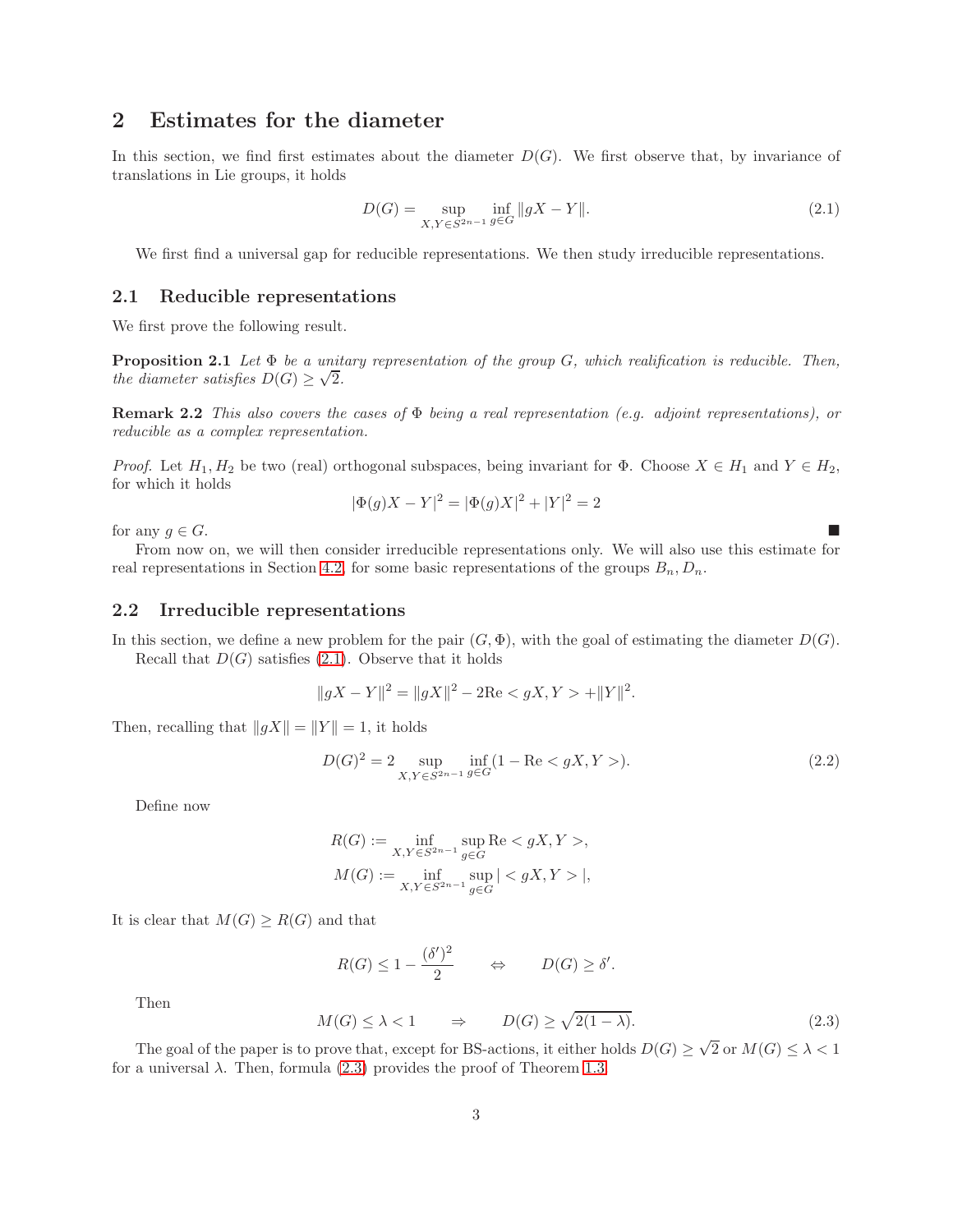# <span id="page-3-0"></span>3 Reduction to basic representations of classical compact simple Lie groups

In this section, we reduce our problem of finding an upper estimate for  $M(G)$  to the case of non-BS actions of the classical compact simple Lie groups  $A_n, B_n, C_n, D_n$ , by a series of successive simplifications. We first consider the following simplification on the structure of G.

#### Simplification 3.1  $G$  is compact and  $\Phi$  is irreducible.

*Proof.* We assume that  $\Phi$  is irreducible, otherwise we apply Proposition [2.1](#page-2-3) to find a lower bound for  $D(G)$ . Recall that G is injectable in the compact group  $U(n)$ . We now apply the following theorem, due to Weil. Observe that connectedness of  $G$  is crucial here.

**Theorem 3.2** ([\[6\]](#page-9-5) 16.4.8) Let G be a connected, locally compact group. Then G is injectable in a compact group if and only if  $G = \mathbb{R}^p \times K$  with  $p \geq 0$  and  $K$  a compact group.

We then have  $G = \mathbb{R}^p \times K$  with K compact. Since the inclusion  $G \hookrightarrow U(n)$  is an irreducible unitary representation of a direct product, it is the tensor product of irreducible unitary representations of the components. It is then of the form  $\Phi_1 \otimes \Phi_2$ , where  $\Phi_1$  is a unitary character of  $\mathbb{R}^p$  and  $\Phi_2$  is an irreducible unitary representation of K compact. Observe that characters of  $\mathbb{R}^p$  with  $p \ge 1$  are never faithful, while the inclusion is. We then have  $p = 0$  and  $G = K$  compact.  $\blacksquare$  We applied similar arguments for controllability of quantum systems in [\[3\]](#page-9-1).

<span id="page-3-1"></span>Simplification 3.3 G is the direct product of several simple, compact, connected, simply connected Lie groups. The representation  $\Phi$  is irreducible. If  $G = Spin(m)$ , then  $\Phi$  is not a basic spin representation.

*Proof.* Since G is compact and connected, it is covered by the group  $T \times H$  being the direct product of a torus and a compact connected, simply connected Lie group, see [\[4,](#page-9-6) Thm 8.1, p. 233].

The unitary irreducible representation  $\Phi$  of G then induces the unitary irreducible representation  $\tilde{\Phi}$  :=  $\Phi \circ \Pi$  of  $\tilde{G} := T \times H$ , where  $\Pi : \tilde{G} \to G$  is the covering map. It clearly holds  $M(\tilde{G}) = M(G)$ .

Since  $\Phi$  is irreducible, it is unitarily equivalent to the product of irreducible representations of the components. Irreducible representations of toric components are characters  $e^{i\tau}$ , thus they play no role for  $M(\tilde{G})$ . Hence, we can remove the toric component, write the representation  $\Phi'(h) := \tilde{\Phi}(1,h)$  and have  $M(H) = M(G)$ . Moreover, since  $(G, \Phi)$  is not a BS-action, then  $\Phi'$  is not a basic spin representation of H whenever  $H = Spin(m)$ .

Since  $H$  is compact and simply connected, then it is semisimple, see [\[4,](#page-9-6) Remark (7.13), p. 229]. Hence, it is the direct product of simple groups, se e.g. [\[8,](#page-9-2) Theorem 0.3].

Remark 3.4 Under Simplification [3.3,](#page-3-1) we already know that, for each fixed n, there exists a lower bound  $\delta(n)$  such that, for all  $(G, \Phi)$  non-transitively acting on the sphere  $S^{2n-1}$ , Theorem [1.3](#page-1-0) holds with such  $\delta(n)$ . Indeed, the number of such groups satisfying Simplification [3.3](#page-3-1) is finite, as a consequence of the classification of simple compact Lie groups.

<span id="page-3-2"></span>We now study the case of G being the direct product of at least two simple compact, connected, simply connected Lie groups. We first have the following bound for unitary representations of direct products.

**Proposition 3.5** Let  $\Phi$  be a unitary irreducible representation of  $G = G_1 \times G_2$ , with  $G_1, G_2$  semisimple, compact, connected groups. It then holds  $M(G) \leq 1/\sqrt{2}$ .

*Proof.* Since  $\Phi$  is irreducible, then it is equivalent to  $\Phi_1(G_1) \otimes \Phi_2(G_2)$  with  $\Phi_1, \Phi_2$  irreducible. We then estimate  $M(G) = M(G_1 \times G_2)$  as follows: let  $\Phi_1(G_1), \Phi_2(G_2)$  act on the Hermitian spaces V, W, respectively. Since the representations are irreducible and  $G_1, G_2$  are semisimple, then V, W have dimension 2 at least.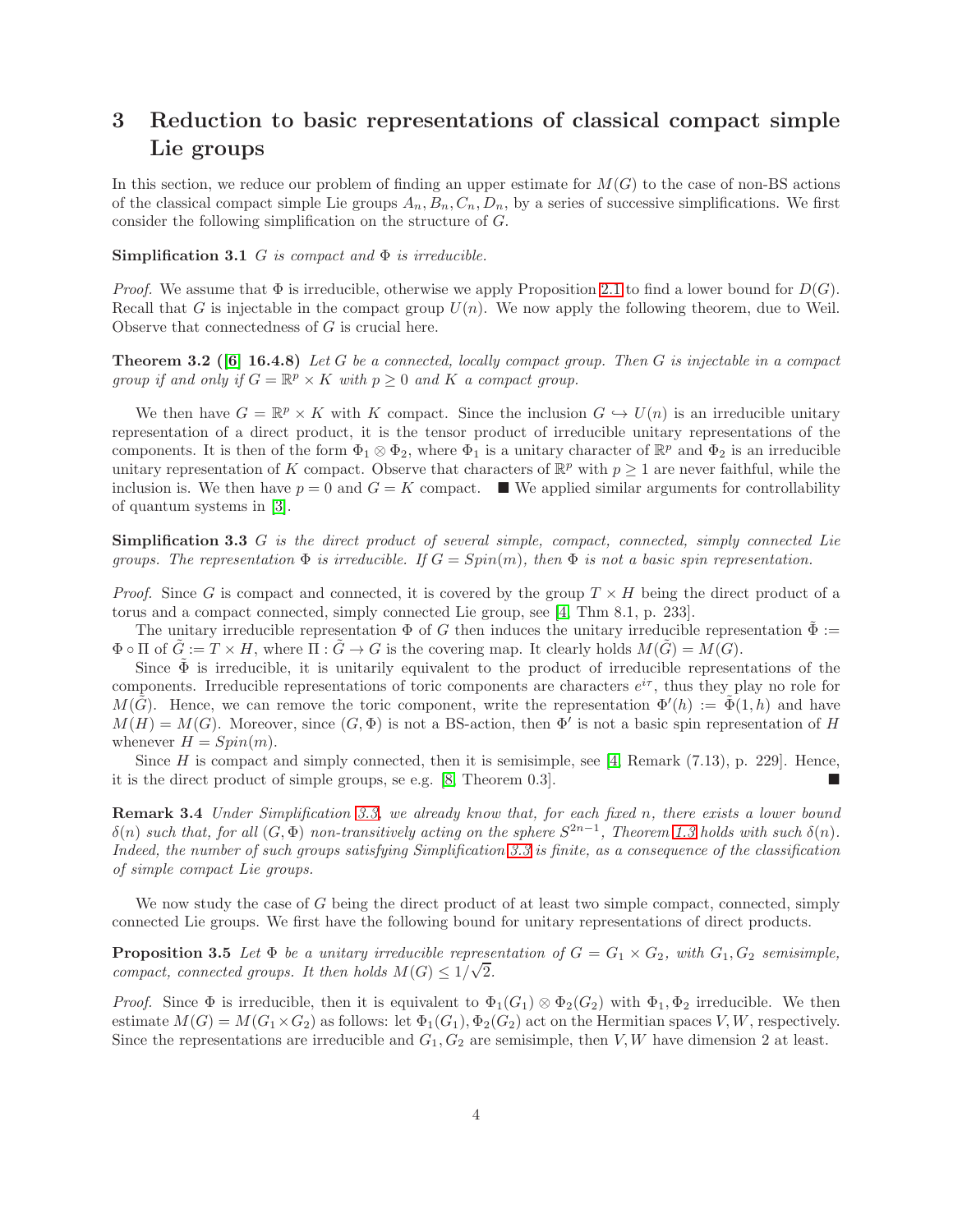Choose an orthonormal pair of vectors  $v, v'$  in V, and similarly for  $w, w'$  in W. Choose  $X = v \otimes w \in \mathbb{R}$  $S(V) \otimes S(W)$  and observe that it holds  $\Phi_1 \otimes \Phi_2(g_1, g_2)X \in S(V) \otimes S(W)$  for any choice of  $g = (g_1, g_2) \in G$ . Choose  $Y = \frac{1}{\sqrt{2}}$  $\frac{1}{2}(v \otimes w + v' \otimes w') \in S(V \otimes W)$  and apply Lemma [A.1](#page-8-1) in the Appendix. This gives

$$
|<\Phi_1\otimes\Phi_2(g_1,g_2)X,Y>|\leq 1/\sqrt{2}.
$$

Since the estimate is independent on  $q_1, q_2$ , then the result follows.

We now apply Proposition [3.5](#page-3-2) to G satisfying Simplification [3.3.](#page-3-1) If it is the direct product of at least two simple, compact, connected, simply connected Lie groups, then we find the estimate  $M(G) \leq 1/\sqrt{2}$ .

This leads to the following simplification.

**Simplification 3.6** G is a simple, compact, connected, simply connected Lie group, and  $\Phi$  is a unitary irreducible representation. If  $G = Spin(m)$ , then  $\Phi$  is not a basic spin representation.

<span id="page-4-0"></span>We now prove the bound for  $M(G)$  when  $\Phi$  is the Cartan product of irreducible representations.

**Proposition 3.7** Let  $\Phi$  be the Cartan product of two unitary irreducible representations. Then  $M(G) \leq$  $\frac{1}{\sqrt{2}}$ .

*Proof.* Let  $\Phi$  be the Cartan product of  $\Phi_1$  and  $\Phi_2$ , each acting on the Hermitian space V, W, respectively. Let  $l_1, l_2$  be two unit lowest weight vectors of  $\Phi_1$  and  $\Phi_2$  respectively. Let  $h_1, h_2$  be two unit highest weight vectors of  $\Phi_1$  and  $\Phi_2$  respectively.

By Lemma [A.3](#page-8-2) in the Appendix, we have that  $h_1 \otimes h_2$  is in the irreducible component of  $\Phi_1 \otimes \Phi_2$ corresponding to  $\Phi$  (by definition), but also  $l_1 \otimes l_2$  is in the same irreducible component. Choose  $X = h_1 \otimes h_2$ and  $Y = 1/\sqrt{2(h_1 \otimes h_2 + l_1 \otimes l_2)}$ . Since  $\Phi(g)X \in S(V) \otimes S(W)$ , one can apply Lemma [A.1](#page-8-1) in the Appendix, that implies

$$
|<\Phi(g)X, Y>| \leq 1/\sqrt{2}.
$$

Pass to the supremum over  $q \in G$  to have the result.

At this step, it remains only to examine the case where  $\Phi$  is not a Cartan product. As recalled above, it is called a basic representation by Dynkin [\[8\]](#page-9-2). Recall from [\[8,](#page-9-2) Supp. 22] that basic representations stand in a natural correspondence with simple roots, thus each group has a finite number of basic representations.

#### <span id="page-4-1"></span>3.1 Basic representations of exceptional groups

In this section, we study basic representations of exceptional groups. Their dimensions can be computed by Weyls dimension formula, see e.g. [\[5,](#page-9-7) Chap. XIII].

Following [\[8,](#page-9-2) Table 30], it holds:

- $G_2$  has two basic representations, of dimensions 7 and 14. The basic representation of dimension 7 is the composition of the inclusion  $G_2 \hookrightarrow SO(7)$  and the natural real action of  $SO(7)$  on  $S^6$ , see [\[16\]](#page-10-6). This representation acts (transitively) on  $S^6$ , but not on the complex sphere  $S^{2n-1} = S^{13}$ . Since it is a real representation, then we can remove it, due to Proposition [2.1.](#page-2-3) The basic representation of dimension 14 is the adjoint representation, see [\[8,](#page-9-2) Table 28]. Since it is also real, we can remove it too.
- F<sup>4</sup> has four basic representations, of dimensions 52 (adjoint representation), 1274, 273, 26.
- $E_6$  has six basic representations, one for each dimension 78 (adjoint representation), 2925 and two for each dimension 27, 351.
- $E_7$  has seven basic representations, of dimensions 912, 56, 1539, 27664, 365750, 8645, 133 (adjoint representation).
- $E_8$  has eight basic representations, of dimensions 147250, 248 (adjoint representation), 72912, 24502500, 5121384450, 87587590464, 6696000, 3875.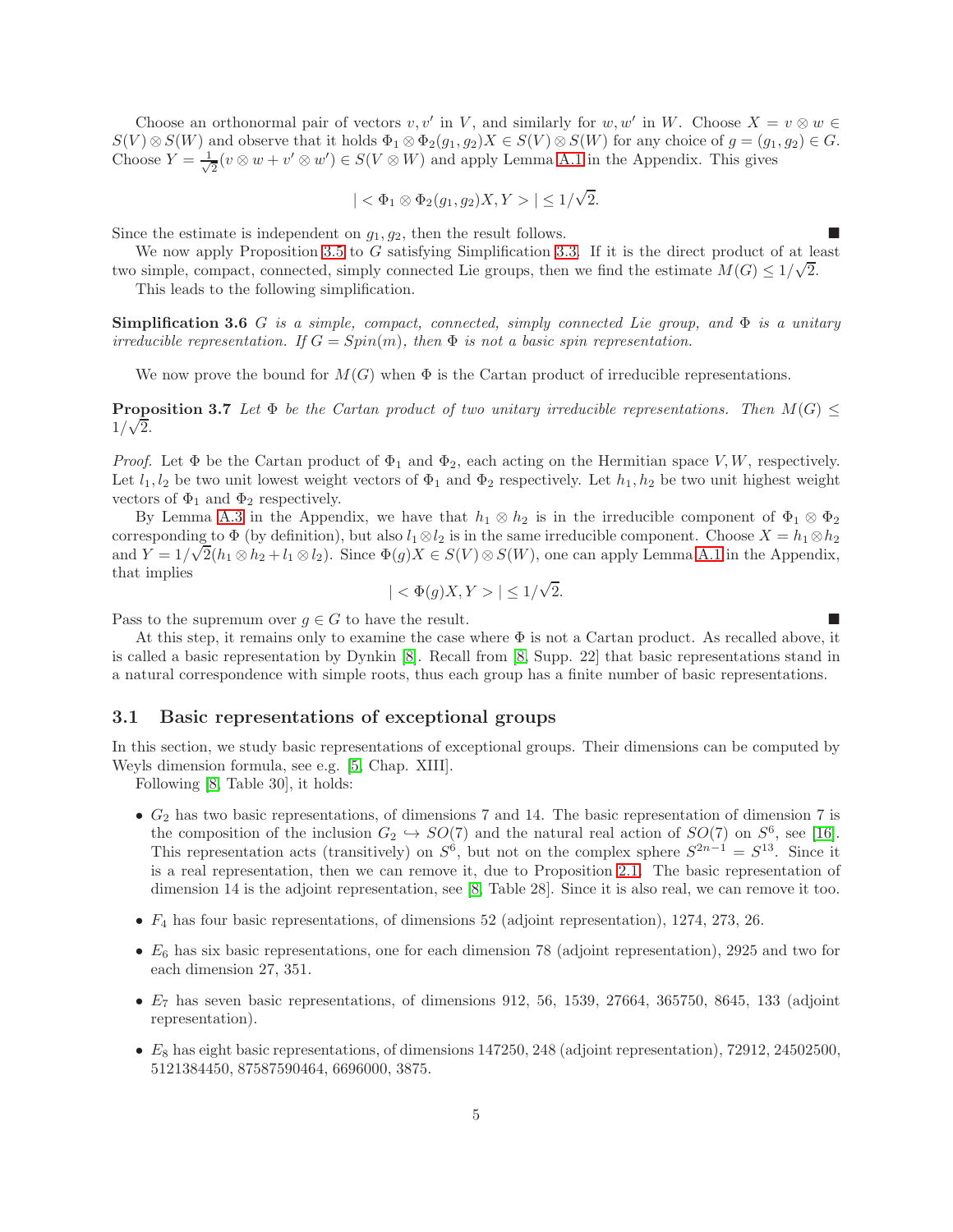By removing representations that either act transitively or are real (adjoint representations), we have that the set of possible dimensions is (eventually strictly) contained in  $\mathcal E$  defined in Corollary [1.5.](#page-1-2) In fact, we have an equality, since each of such representations acts non-transitively on the complex sphere, see [\[2\]](#page-9-8). For each of such representations, it holds  $M(G) < 1$ . Since they are in finite number, the supremum of such  $M(G)$  is strictly smaller than 1 too.

<span id="page-5-1"></span>We now reach the following final simplification of our problem.

**Simplification 3.8** G is a classical group in the series  $A_n, B_n, C_n, D_n$ , and  $\Phi$  is a basic, unitary, not real, representation.  $(G, \Phi)$  acts non-transitively on the corresponding sphere  $S^{2m-1}$  and is not a BS-action.

# <span id="page-5-0"></span>4 Study of classical compact simple Lie groups

In this section, we assume that Simplification [3.8](#page-5-1) holds and study the four series of classical groups.

## <span id="page-5-2"></span>4.1 The study of  $A_n$

Let  $G = A_n$  satisfy Simplification [3.8,](#page-5-1) then  $G = SU(n + 1)$ . Denote by  $\Psi$  the natural representation of  $G = SU(n + 1)$ , that acts transitively over  $S^{2n+1} \subset \mathbb{C}^{n+1}$ , i.e.  $\Psi(g)X = gX$ . We have the following proposition.

**Proposition 4.1** Let  $G = A_n$  and  $\Phi$  satisfy Simplification [3.8.](#page-5-1) It holds

$$
M(G) \le 1/\sqrt{2}.
$$

*Proof.* The basic representations of G are the representations  $\Phi = \Psi^{\{k\}}$  acting (unitarily) on the  $k^{th}$  exterior power  $\Lambda^k(\mathbb{C}^{n+1})$  in the natural way, where  $k = 1, ..., n$ . See [\[8,](#page-9-2) Supplement 24].

The case  $k = 1$  corresponds to  $\Phi = \Psi$ , that acts transitively, hence it does not satisfy Simplification [3.8.](#page-5-1) Assume now  $1 < k \leq \frac{n+1}{2}$ . Choose  $X = e_1 \wedge e_2 \wedge ... \wedge e_k \in S(\Lambda^k(\mathbb{C}^{n+1}))$  and  $Y = 1/\sqrt{2}(e_1 \wedge e_2 \wedge ... \wedge e_k + e_{k+1})$  $\wedge e_{k+2} \wedge ... \wedge e_{2k}$ . Lemma [A.2](#page-8-3) in the Appendix implies

$$
|<\Phi(g)X,Y>|\leq1/\sqrt{2}
$$

for all  $g \in G$  and  $M(\Phi^{\{k\}}(G)) \leq 1/\sqrt{2}$ .

Assume now that it holds  $\frac{n+1}{2} < k < n$ . Recall that there exists a duality isometry  $I : \Lambda^{k'}(\mathbb{C}^{n+1}) \to$  $\Lambda^k(\mathbb{C}^{n+1})$  with  $k' = n + 1 - k$ , explicitly given by

$$
e_1 \wedge \ldots \wedge \widehat{e_{i_1}} \wedge \ldots \wedge \widehat{e_{i_2}} \wedge \ldots \wedge \widehat{e_{i_k}} \wedge \ldots \wedge e_{n+1} \rightarrow e_{i_1} \wedge e_{i_2} \wedge \ldots \wedge e_{i_k},
$$

where  $\hat{e}_i$  is the removal of the vector  $e_i$ . This also implies that the dual representation  $\Phi'$  acting on  $\Lambda^{k'}(\mathbb{C}^{n+1})$ of a basic representation  $\Phi$  acting on  $\Lambda^k(\mathbb{C}^{n+1})$  is a basic representation itself. Then, apply the previous study to  $\Phi'$  and find  $X', Y'$  satisfying  $| < \Phi'(g)X', Y' > | \leq 1/\sqrt{2}$ . By the duality isometry, choose  $X = I(X')$ ,  $Y = I(Y')$ , both in  $\Lambda^k(\mathbb{C}^{n+1})$  and observe that it holds

$$
| < \Phi(g)X, Y > | = | < \Phi'(g)X', Y' > |.
$$

Then,  $M(\Phi^{\{k\}}(G)) \leq 1/\sqrt{2}$  holds in this case too.

With the same duality isometry, one associates  $\Psi^{\{n\}}$  to  $\Psi$ , that acts transitively on  $S^{2n+1}$ , thus it does not satisfy Simplification [3.8.](#page-5-1)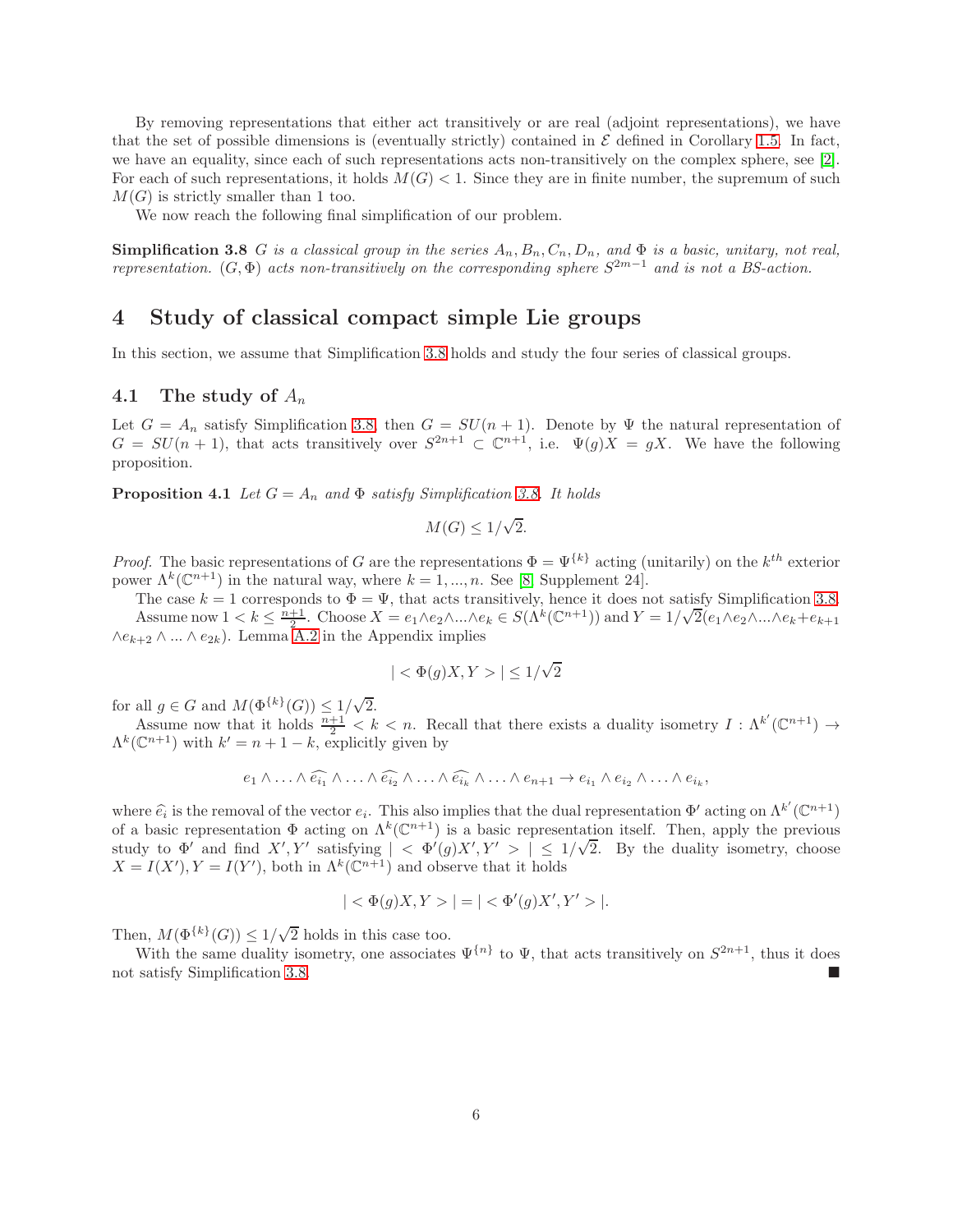#### <span id="page-6-2"></span>4.2 The study of basic non-spin representations of  $B_n, D_n$

In this section, we study the case of  $G = B_n$  or  $D_n$  satisfying Simplification [3.8.](#page-5-1) Since G is a simply connected compact group, it holds  $G = Spin(2n + 1), Spin(2n)$ , that are the (universal) double covers of  $SO(2n+1), SO(2n).$ 

The basic representations fall into two classes, see [\[8,](#page-9-2) Supplements 26-27]: those who come from representations of  $SO(2n+1)$ ,  $SO(2n)$  via the covering mapping and the remaining, that are the 3 series of basic spinor representations (one for  $Spin(2n+1)$  and two for  $Spin(2n)$ ).

Since basic representations coming from representations of  $SO(m)$  are real, we can apply Proposition [2.1](#page-2-3) to them.

#### <span id="page-6-4"></span>4.3 The study of  $C_n$

Let  $G = C_n$  satisfy Simplification [3.8.](#page-5-1) Then,  $G = Sp(n)$  and the natural representation  $\Psi$  is the standard representation over  $V = \mathbb{C}^{2n}$  of the real compact form  $Sp(n)$  of  $Sp(2n, \mathbb{C})$ , that acts transitively on  $S(V)$ .

All basic representations are  $\Phi = \bar{\Psi}^{\{k\}}$ , with  $k = 1, ..., n$ , acting over  $\Lambda^k V$  again in the natural way, but the  $\Psi^{\{k\}}$  being not irreducible,  $\bar{\Psi}^{\{k\}}$  is the highest weight component of  $\Psi^{\{k\}}$ . From [\[8,](#page-9-2) Lemma 0.3, p. 360], we know that inside the highest weight component  $\bar{\Phi}^{\{k\}}$  of  $\Phi^{\{k\}}$ , there are two vectors of the form  $e_{i1} \wedge e_{i2} \wedge ... \wedge e_{ik}$  and  $e_{i1} \wedge e_{i2} \wedge ... \wedge e_{ik}$ , with  $il \neq jr$  for all l, r. Therefore, Lemma [A.2](#page-8-3) in the Appendix can be applied to this case too, finding the same estimate  $M(G) \leq 1/\sqrt{2}$  for  $C_n$ .

# <span id="page-6-1"></span>5 Proof of main results

In this section, we prove Theorem [1.3](#page-1-0) and Corollary [1.5.](#page-1-2) We first explain the connection between Agrachev's conjecture and Theorem [1.3,](#page-1-0) transforming the problem of finding estimates for  $T(\Sigma)$  into a problem of representation of Lie groups.

#### <span id="page-6-0"></span>5.1 The Agrachev's conjecture

In this section, we connect Conjecture [1.1](#page-0-1) with estimates on the diameter  $D(G)$ . We first observe that the two possibilities  $T(\Sigma) = 0$  or  $T(\Sigma) \ge \delta$  are related to controllability of  $(\Sigma)$ , when the drift A is replaced by the zero matrix. Indeed, consider the system

<span id="page-6-3"></span>
$$
\dot{x} = \sum_{i=1}^{p} B_i x u_i.
$$
\n(5.1)

Define  $L = \text{Lie}(B_i)$  the Lie algebra generated by the  $B_i$  and G its exponential group. Then, G acts on  $S^{2n-1}$ and the inclusion  $\Phi: G \hookrightarrow U(n)$  is a unitary representation of G.

We now have the two following possibilities: if G acts transitively on  $S^{2n-1}$ , then the system [\(5.1\)](#page-6-3) is controllable. By linearity of [\(5.1\)](#page-6-3), it is controllable in arbitrarily small time. The same holds for the original system  $(\Sigma)$ , thus  $T(\Sigma) = 0$ . If G does not act transitively on  $S^{2n-1}$ , then by adding A, one has two possibilities. On one side, the system can be not controllable, thus  $T(\Sigma) = +\infty > \delta$ . On the other side, if the system is controllable, then this is a consequence of the fact that one can use the drift  $Ax$ , that satifies  $||A|| = 1$ . Take now a trajectory  $X(t)$  of  $(\Sigma)$  and consider the evolution of the distance between orbits measured on the sphere  $S^{2n-1}$  with the standard induced Riemannian distance, i.e.

$$
d(t) := \inf_{g \in G} \|X(0) - gX(t)\|_{S^{2n-1}}.
$$

If  $\dot{X}(t)$  is defined, then it holds  $\dot{X}(t) = AX(t) + \sum_{i=1}^{p} u_i(t)B_iX(t)$ . Denote with

$$
\text{proj}_B(\dot{X}(t)) := \sum_{i=1}^p u_i(t) B_i X(t),
$$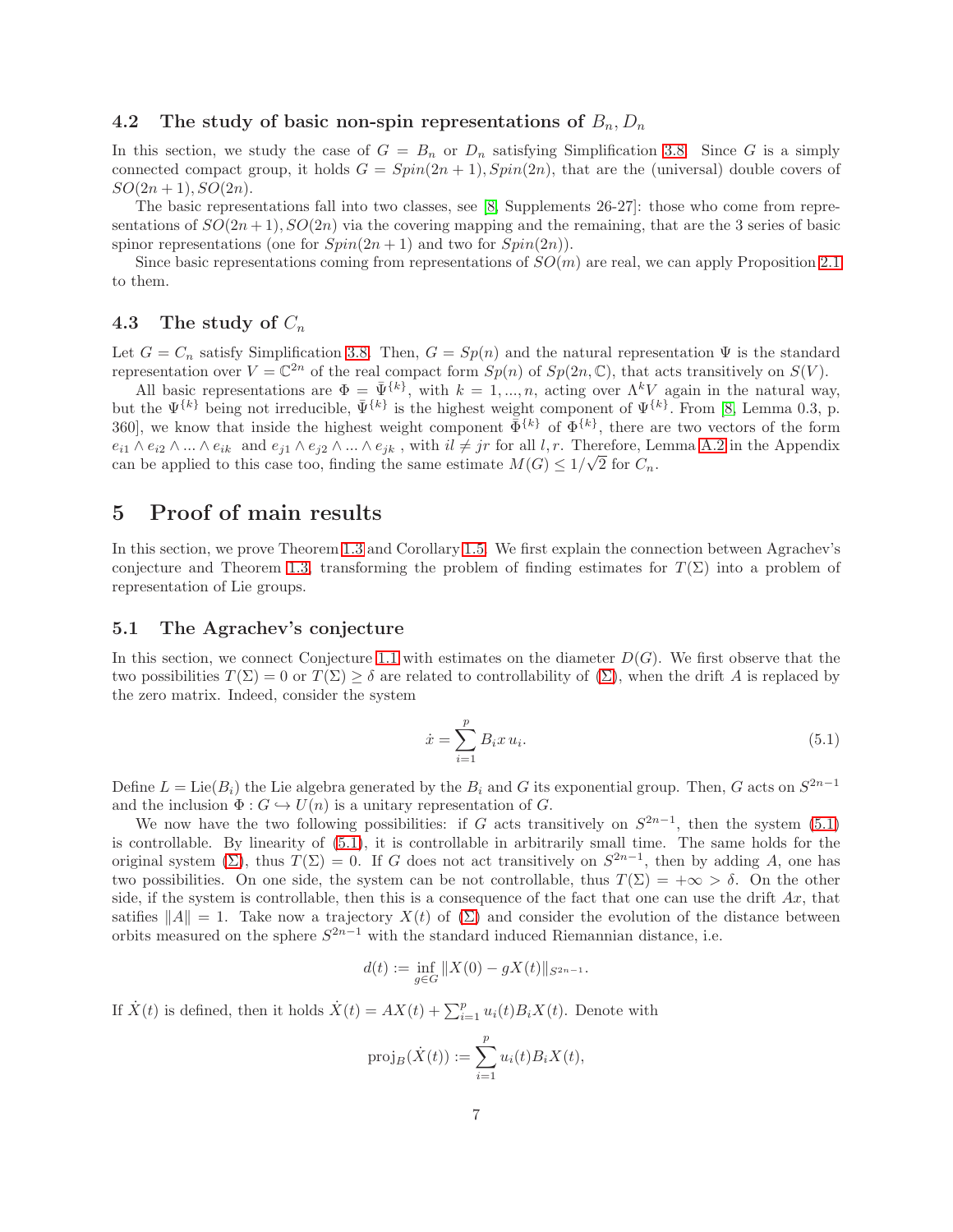i.e. its component on the space generated by the  $B_i$ . Then, for almost every  $t \in [0, T]$ , it holds

$$
\dot{d}(t) \leq \lim_{h \to 0} \inf_{g \in G} \frac{\|X(t+h) - gX(t)\|}{h} = \lim_{h \to 0} \inf_{g \in G} \frac{\|e^{\dot{X}(t)h}X(t) - gX(t)\|}{h}
$$
\n
$$
\leq \lim_{h \to 0} \frac{\|(e^{h(A X(t) + \text{proj}_B(\dot{X}(t)))} - e^{h \text{proj}_B(\dot{X}(t))})X(t)\|}{h}
$$
\n
$$
= \lim_{h \to 0} \frac{\|(e^{h(A X(t) + o(h)} - \text{Id})e^{h \text{proj}_B(\dot{X}(t))}X(t)\|}{h} = \|AX(t)\| \leq 1.
$$

This implies that the curve on the sphere is covered with velocity less than one, then the travel time is larger than the distance on  $S^{2n-1}$ , i.e.  $d(t) \leq t$ . Instead, the distance  $D(G)$  is measured in  $\mathbb{C}^n$  with straight lines. Elementary geometric considerations then imply

$$
\sin\left(\frac{T(\Sigma)}{2}\right) \ge \frac{D(G)}{2},\tag{5.2}
$$

i.e. Theorem [1.3](#page-1-0) implies Conjecture [1.1](#page-0-1) when G is not a BS-action.

#### 5.2 Proof of Corollary [1.5](#page-1-2) and Theorem [1.3](#page-1-0)

- In this section, we prove the main results of our paper. We start with the Corollary. *Proof of Corollary [1.5.](#page-1-2)* Let  $(G, \Phi)$  act non-transitively on  $S^{2n-1}$ . We have the following cases:
- **1** if  $\Phi$  is reducible or real, apply Proposition [2.1](#page-2-3) to find  $D(G) \ge \sqrt{2}$ ;
- 2 otherwise, following Section [3](#page-3-0) up to Simplification [3.3,](#page-3-1) assume that G is the direct product of several simple, compact, connected, simply connected Lie groups:
	- **2.1** If G is the direct product of at least two components, apply Proposition [3.5](#page-3-2) to find  $M(G) \leq 1/\sqrt{2}$ .
	- 2.2 If G is not the product, but  $\Phi$  is the Cartan product of irreducible representations, apply Propo-sition [3.7](#page-4-0) to find  $M(G) \leq 1/\sqrt{2}$ .
- **3** We are left with the case of G simple, compact, connected, simply connected Lie group, and  $\Phi$  basic, unitary, not real, representation.
	- **3.1** If G is a spin group and  $\Phi$  is a basic spin representation, then the space dimension satisfies  $n = 2<sup>k</sup>$ . Contradiction.
	- 3.2 If G is one of the exceptional groups  $E_6, E_7, E_8, F_4, G_2$ , then the representation either acts transitively, or is real, or the space dimension satisfies  $n \in \mathcal{E}$ . See Section [3.1.](#page-4-1) Contradiction.
	- **3.3** The remaining cases are studied in Section [4:](#page-5-0) they all give  $M(G) \leq 1/\sqrt{2}$ .

Recall that  $M(G) \leq 1/\sqrt{2}$  implies  $D(G) \geq \sqrt{2-\sqrt{2}}$  from [\(2.3\)](#page-2-2). This concludes the proof. Proof of Theorem [1.3.](#page-1-0) This is identical to the proof of Corollary [1.5,](#page-1-2) except for Step 3, that is replaced

as following:

- **3** We are left with the case of G simple, compact, connected, simply connected Lie group, and  $\Phi$  basic, unitary, not real, representation.
	- 3.1 If G is a spin group, then  $\Phi$  is a basic non-spin representation by hypothesis. Then, by Section [4.2,](#page-6-2)  $\Phi$  is real and Proposition [2.1](#page-2-3) gives  $D(G) \geq \sqrt{2}$ .
	- **3.2** The set  $(G, \Phi)$  with  $G \in \{E_6, E_7, E_8, F_4, G_2\}$  and  $\Phi$  basic, non real and acting non transitively is finite. Each of them satisfies  $M(G) < 1$ , then it exists  $\lambda'$  such that  $M(G) \leq \lambda' < 1$  for all such cases.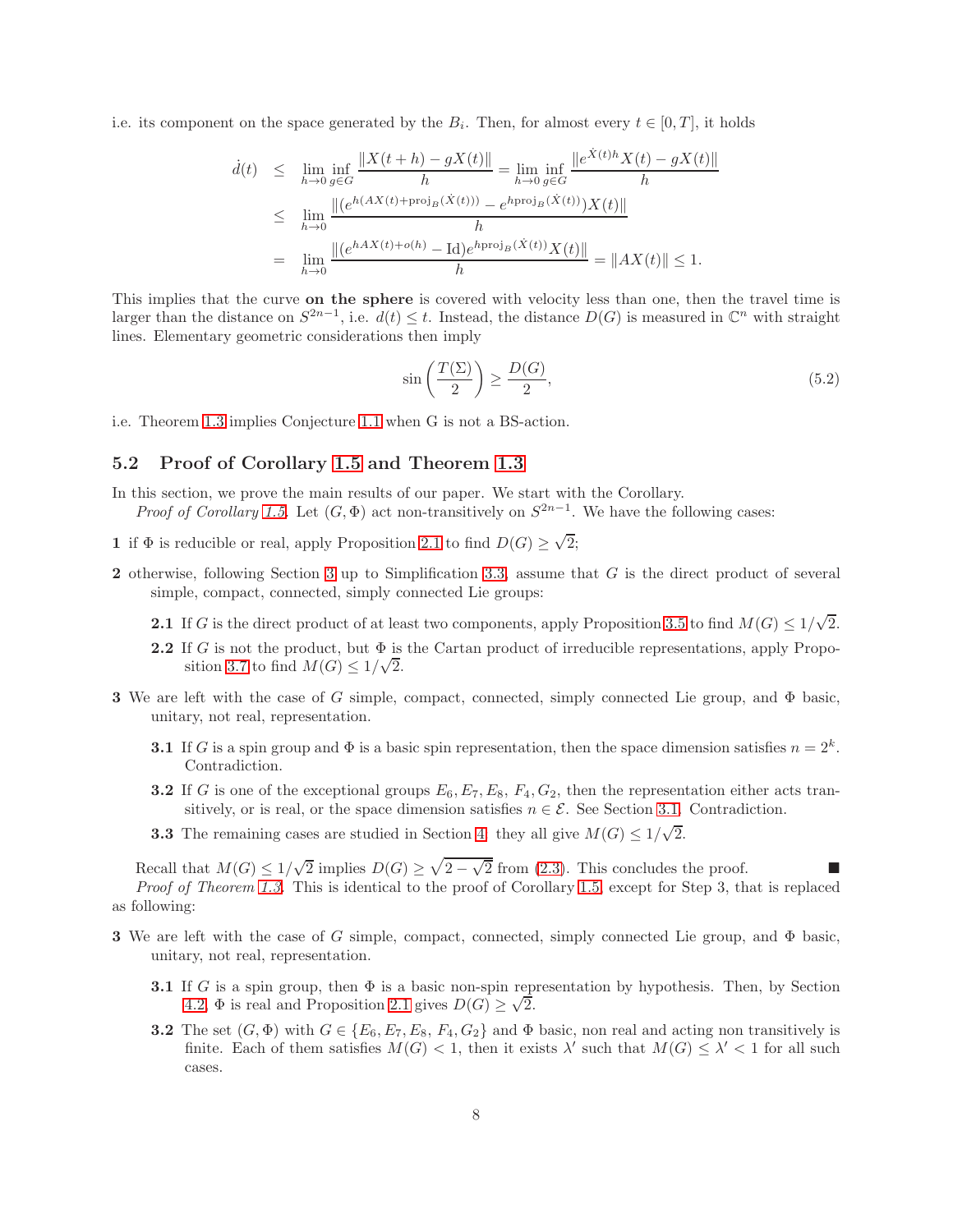**3.3** The remaining cases are  $G = A_n, C_n$ , for which Sections [4.1-](#page-5-2)[4.3](#page-6-4) ensure  $M(G) \leq 1/\sqrt{2}$ . Summing up, some cases give

$$
M(G) \le \lambda := \max\{\lambda', 1/\sqrt{2}\},\
$$

while other cases satisfy  $D(G) \geq \sqrt{2}$ . By [\(2.3\)](#page-2-2), we finally prove

$$
D(G) \ge \delta' := \min\left\{\sqrt{2}, \sqrt{2(1-\lambda)}\right\} = \sqrt{2(1-\lambda)}.
$$

# <span id="page-8-0"></span>A Technical lemmas

In this appendix, we collect some technical lemmas that are used in the paper. We first give a general estimate about distances in the tensor product spaces.

**Lemma A.1** Let V, W be two Hermitian spaces, and  $S(V)$ ,  $S(W)$ ,  $S(V \otimes W)$  be the unit spheres of the corresponding spaces. Let  $v, v_1, v_2 \in S(V)$  with  $v_1 \perp v_2$ , and  $w, w_1, w_2 \in S(W)$  with  $w_1 \perp w_2$ . It then holds

<span id="page-8-1"></span>
$$
\left|< v\otimes w, 1/\sqrt{2}(v_1\otimes w_1+v_2\otimes w_2)>\right|\leq 1/\sqrt{2}.
$$

*Proof.* Complete  $v_1, v_2$  to an orthonormal basis of V, and similarly for  $w_1, w_2, W$ . Write now

$$
v = x_1v_1 + x_2v_2 + \ldots \in S(V)
$$
,  $w = y_1w_2 + y_2w_2 + \ldots \in S(V_2)$ .

It holds  $x_1^2 + x_2^2 \le 1$ , as well as  $y_1^2 + y_2^2 \le 1$ . A direct computation then shows

$$
\left|< v \otimes w, \frac{1}{\sqrt{2}}(v_1 \otimes w_1 + v_2 \otimes w_2) > \right| = \frac{1}{\sqrt{2}}|x_1y_1 + x_2y_2| \leq \frac{1}{\sqrt{2}}.
$$

We now give a similar estimate for wedge products.

**Lemma A.2** Let  $g \in SU(n)$ . Take  $X = ge_1 \wedge ge_2 \wedge ... \wedge ge_k \in S(\Lambda^k(\mathbb{C}^{n+1}))$  and  $Y = 1/\sqrt{2}(e_1 \wedge e_2 \wedge ... \wedge e_k)$  $e_k + e_{k+1} \wedge e_{k+2} \wedge ... \wedge e_{2k}$  in  $\Lambda^k(\mathbb{C}^n)$  with  $1 < k \leq \frac{n}{2}$ . It then holds

 $\blacksquare$ 

<span id="page-8-3"></span>
$$
\left|\right|\leq1/\sqrt{2}.
$$

*Proof.* A direct computation shows that  $\sqrt{2}$  | < X, Y >| = |det(A) + det(B)| with A, B being  $k \times k$  matrices defined by  $A_{ij} = \langle ge_i, e_j \rangle$  and  $B_{ij} = \langle ge_i, e_{j+k} \rangle$ . We then aim to prove that  $|\text{det}(A) + \text{det}(B)| \leq 1$ .

Denote with  $C = [A \ B]$  the matrix composed by placing side by side columns of A and B. Since  $|ge_i| = 1$ , then all rows of C are vectors in  $\mathbb{C}^{2k}$  with norm less or equal than 1. Consider a block matrix

$$
\left(\begin{array}{cc}J_1&0\\0&\operatorname{Id}\end{array}\right),
$$

where each block has dimension  $k \times k$  and  $J \in SU(k)$ . It is clear that the induced change of coordinates in  $\mathbb{C}^{2k}$  keeps invariant both the length of vectors and the determinants of A, B. The same holds for

<span id="page-8-2"></span>
$$
\left(\begin{array}{cc} \text{Id} & 0 \\ 0 & J_2 \end{array}\right).
$$

By the Schur decomposition, choosing  $J_1, J_2$  properly, we are reduced to the case in which A, B are upper triangular and such that each row of C has norm less or equal than 1. For each  $i = 1, ..., k$  it then holds  $|B_{ii}| \leq \sqrt{1 - |A_{ii}|^2}$  and  $A_{ii} \in [-1, 1]$ . Thus

$$
|\det(A) + \det(B)| \leq |\det(A)| + |\det(B)| \leq \prod_{i=1}^{k} |A_{ii}| + \prod_{i=1}^{k} \sqrt{1 - |A_{ii}|^2}.
$$

Since it holds  $0 \leq |A_{ii}| \leq 1$ , maxima and minima of  $\prod_{i=1}^k |A_{ii}| + \prod_{i=1}^k \sqrt{1-|A_{ii}|^2}$  are reached either on boundaries, in which it takes values in [0, 1], or when it holds  $|A_{ii}| = \frac{\sqrt{2}}{2}$  for all  $i = 1, ..., k$ , thus taking the value  $2^{1-\frac{k}{2}}$ . Then, we have the result for  $k \ge 2$ .

We end this appendix with a lemma about lowest weight vectors in Cartan products of representations.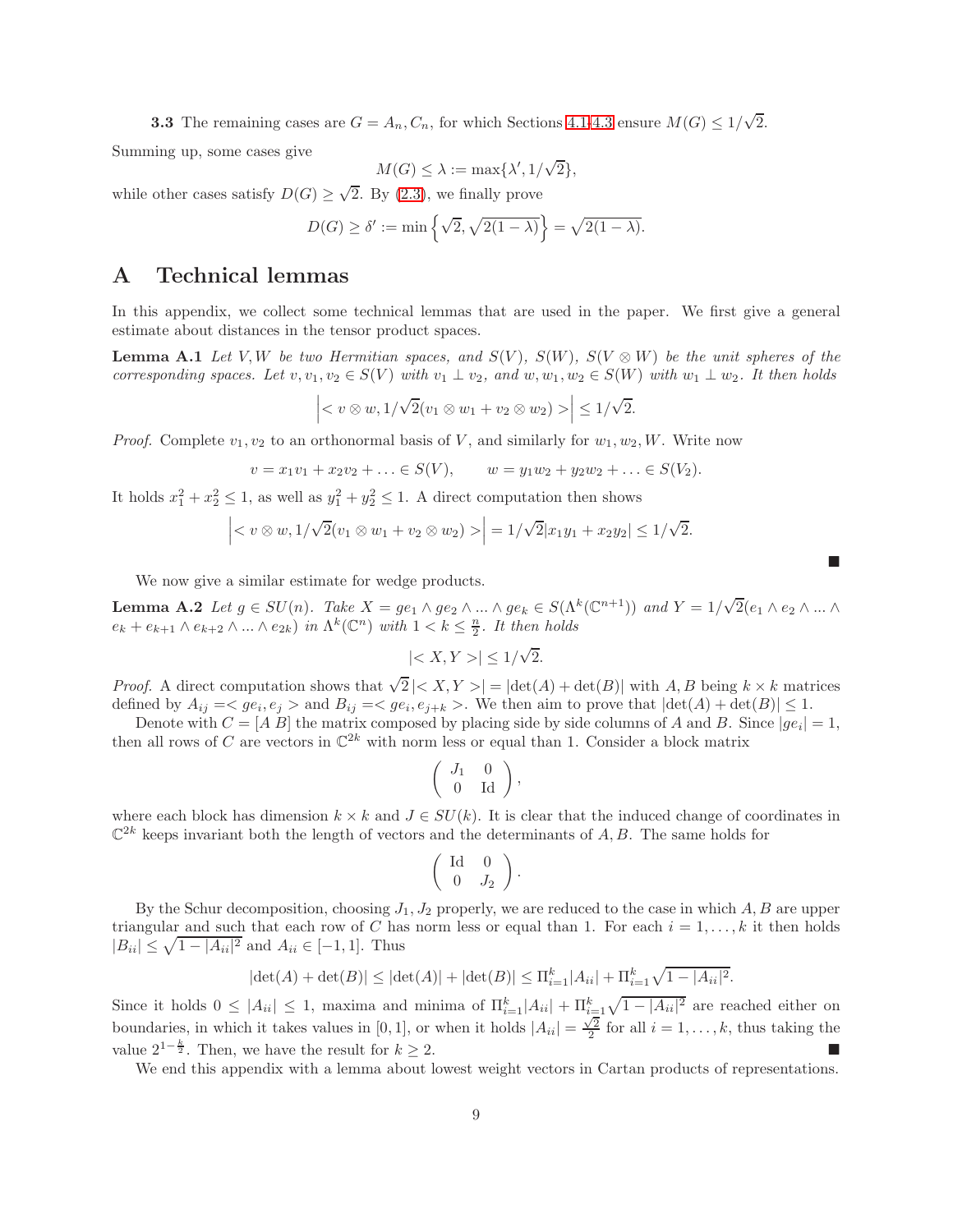**Lemma A.3** Let  $\Phi$  be the Cartan product of  $\Phi_1$  and  $\Phi_2$ , each acting on the Hermitian space V, W, respectively. Let  $l_1, l_2$  be two unit lowest weight vectors of  $\Phi_1$  and  $\Phi_2$  respectively. Let  $h_1, h_2$  be two unit highest weight vectors of  $\Phi_1$  and  $\Phi_2$  respectively.

Then, both  $h_1 \otimes h_2$  and  $l_1 \otimes l_2$  are in the same irreducible component of  $\Phi_1 \otimes \Phi_2$  corresponding to  $\Phi$ .

*Proof.* The fact that  $h_1 \otimes h_2$  is in the irreducible component corresponding to  $\Phi$  comes from the definition of Cartan product. We now prove that  $l_1 \otimes l_2$  is in the same component.

Consider the opposition element  $w_0$  of the Weyl group of G, i.e. the element that is the longest among maximally reduced words w in terms of elementary reflections. The operator  $w_0$  maps the maximum weight  $\lambda_M$  of a representation  $\Phi$  to  $w_0(\lambda_M)$  being the maximum weight of the contragredient representation. As a consequence,  $-w_0(\lambda_M)$  is the highest weight of the contragredient representation and  $w_0(\lambda_M) = \lambda_m$  is the minimum weight of  $\Phi$ , see [\[9\]](#page-9-9).

Recall that weights of a representation are stable under the (linear) action of the Weyl group. Thus, given two representations  $\Phi_1, \Phi_2$  the corresponding maximal weights  $\lambda_M^1, \lambda_M^2$  and minimal weights  $\lambda_m^1, \lambda_m^2$ , it holds

$$
w_0(\lambda_M^1 + \lambda_M^2) = w_0(\lambda_M^1) + w_0(\lambda_M^2) = \lambda_m^1 + \lambda_m^2.
$$

Thus implies that  $\lambda_m^1 + \lambda_m^2$  is a weight of the Cartan product  $\Phi$ . Since  $l_1 \otimes l_2$  is the only weight vector associated to such weight, then it is a weight vector of Φ.

# Acknowledgements

The authors thank Andrei Agrachev for fruitful discussions. They also thank the anonymous reviewer for many useful suggestions.

## <span id="page-9-0"></span>References

- [1] Francesca Albertini and Domenico D'Alessandro, Notions of controllability for bilinear multilevel quantum systems, IEEE Transactions on Automatic Control 48 (2003), no. 8, 1399–1403.
- <span id="page-9-8"></span><span id="page-9-1"></span>[2] Arthur L Besse, Manifolds all of whose geodesics are closed, vol. 93, Springer Science & Business Media, 2012.
- [3] Ugo Boscain, Jean-Paul Gauthier, Francesco Rossi, and Mario Sigalotti, Approximate controllability, exact controllability, and conical eigenvalue intersections for quantum mechanical systems, Communications in Mathematical Physics 333 (2015), no. 3, 1225–1239.
- <span id="page-9-6"></span>[4] Theodor Bröcker and Tammo Tom Dieck, Representations of compact Lie groups, vol. 98, Springer Science & Business Media, 2013.
- <span id="page-9-7"></span><span id="page-9-5"></span>[5] Robert N Cahn, Semi-simple Lie algebras and their representations, Courier Corporation, 2014.
- <span id="page-9-4"></span>[6] J. Dixmier, Les C<sup>∗</sup>-algèbres et leurs représentations, Cahiers Scientifiques, Gauthier-Villars, 1964.
- [7] William D Dunbar, Sarah J Greenwald, Jill McGowan, and Catherine Searle, Diameters of 3-sphere quotients, Differential Geometry and its Applications 27 (2009), no. 2, 307–319.
- <span id="page-9-2"></span>[8] Evgenii Borisovich Dynkin, Maximal subgroups of the classical groups, AMS Translations Series 2, vol. 6, pp. 245–378, AMS, 1952.
- <span id="page-9-9"></span>[9] Jürgen Fuchs and Christoph Schweigert, Symmetries, Lie algebras and representations: A graduate course for physicists, Cambridge University Press, 2003.
- <span id="page-9-3"></span>[10] Roe Goodman and Nolan R Wallach, Symmetry, representations, and invariants, vol. 255, Springer, 2009.